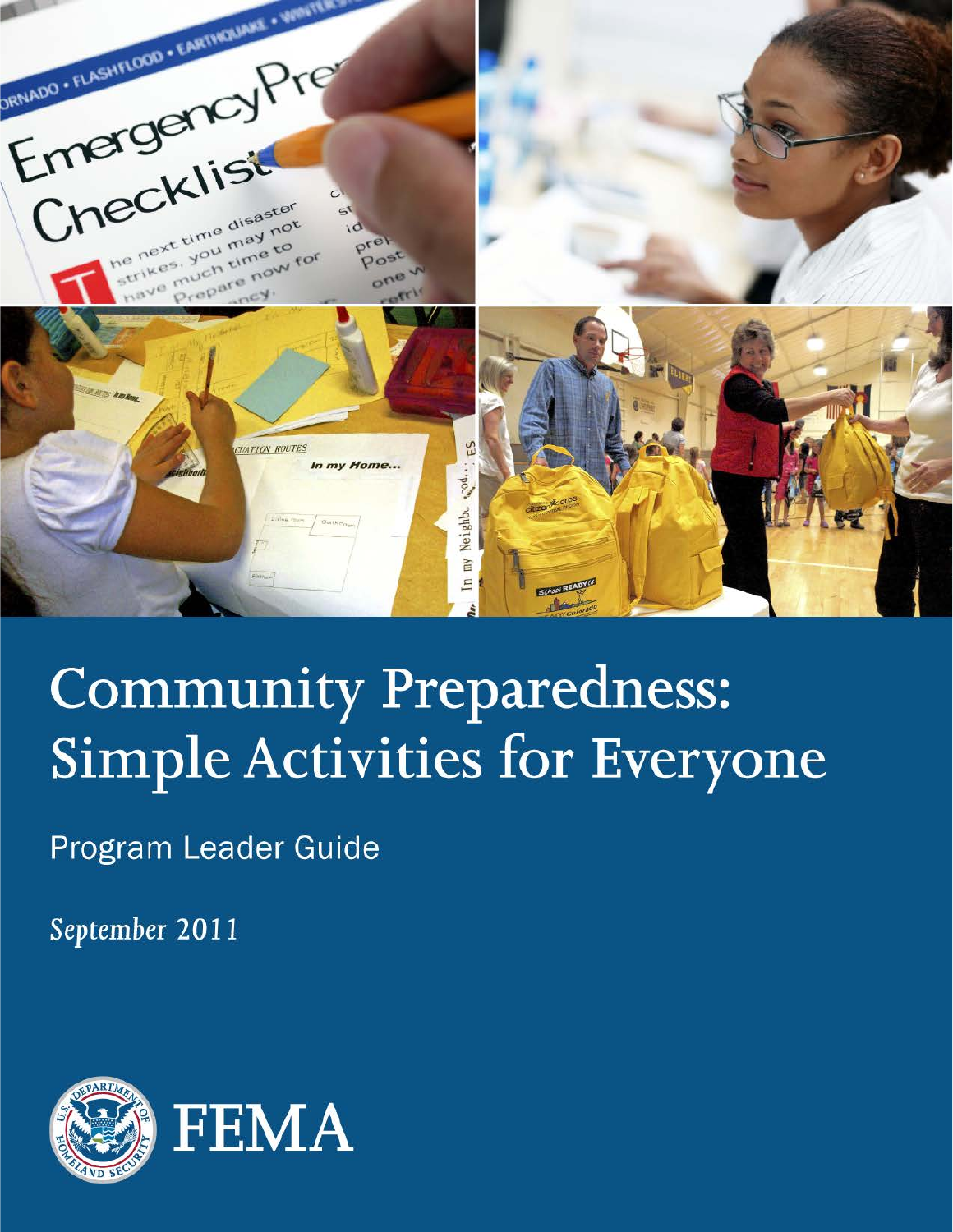for Everyone

### **PROGRAM LEADER GUIDE**



### **CONTENTS**

Note: Copies of the activities are in the Facilitator Guide and Handout Masters document.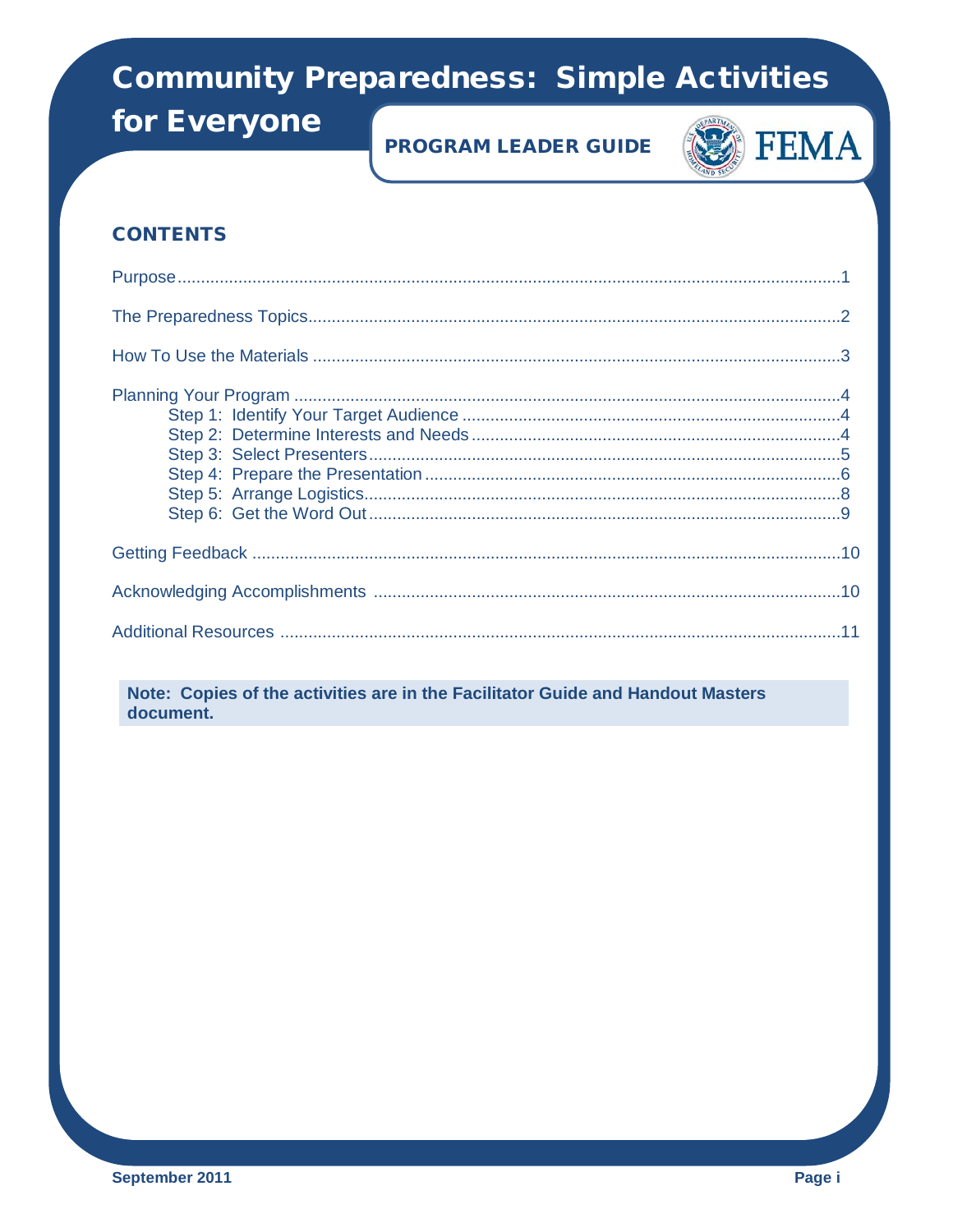for Everyone

PROGRAM LEADER GUIDE



### PURPOSE

Preparedness is the shared responsibility of all levels of government, the private and nonprofit sectors, and individual citizens.



Individuals and households are at the core of our Nation's preparedness. A community's ability to respond to or recover from a disaster depends on the level of preparedness of every member. However, a 2009 Citizen Corps National Survey found that 29 percent of Americans have not prepared because they think that emergency responders will help them and that over 60 percent expect to rely on emergency responders in the first 72 hours following a disaster. The reality is that in a complex disaster, first responders and emergency workers may not be able to reach everyone right away. In addition, providers may not be able to restore critical services, such as power, immediately.

The purpose of this initiative is to promote personal and community preparedness through engaging activities for individuals, neighbors, or households. These activities are a set of building blocks. You can mix and match the activities based on the needs of your target audience or time available. Most activities can be completed during a 15-minute to 60-minute session. You should adapt the materials to include critical local information, such as information on local hazards, local alerts and warnings, and local community response resources and protocols.

Remember, preparedness does not have to be complex or overly time consuming. Rather, it should motivate, empower, and engage the whole community.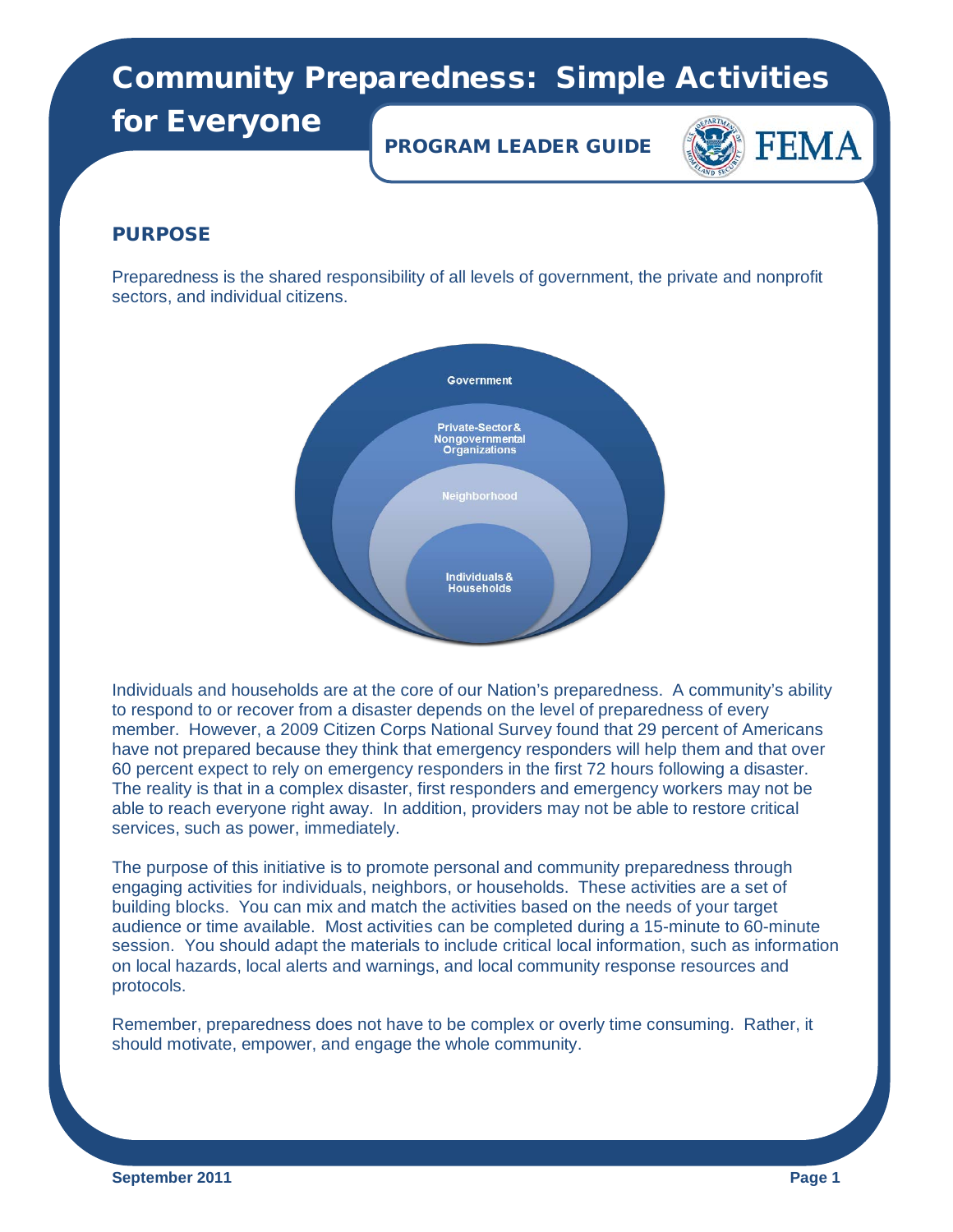for Everyone

PROGRAM LEADER GUIDE



### THE PREPAREDNESS TOPICS

Below is a list of the preparedness activities:

| <b>Core Preparedness Topics</b>             |                                               |                       |  |
|---------------------------------------------|-----------------------------------------------|-----------------------|--|
| <b>Title</b>                                | Information and Activities on                 | <b>Approx. Length</b> |  |
| Preparedness on a<br>Shoestring             | Creating a no-cost or low-cost disaster kit   | $30 - 60$ minutes     |  |
| Where Is Everybody?                         | Developing a communications plan              | 20 minutes            |  |
| Who Can You Count On?<br>Who Counts on You? | Establishing a personal support network       | 20 minutes            |  |
| Easy Out: Getting to Safety                 | Planning for and practicing an evacuation     | 30 minutes            |  |
| Storm Safe - Sheltering in<br>Place         | Staying safe when evacuation is not an option | $20 - 40$ minutes     |  |
| <b>Disaster Plan Dress</b><br>Rehearsal     | Practicing your disaster plan                 | $30 - 60$ minutes     |  |

| <b>Hazard-Reduction Topics</b>     |                                                             |                       |  |
|------------------------------------|-------------------------------------------------------------|-----------------------|--|
| <b>Title</b>                       | <b>Information and Activities on</b>                        | <b>Approx. Length</b> |  |
| <b>Hunting Home Hazards</b>        | Identifying and reducing home hazards                       | $30 - 60$ minutes     |  |
| An Ounce of Fire Prevention        | Identifying and reducing fire risks                         | 30 minutes            |  |
| <b>Putting Out Fires</b>           | Using a fire extinguisher                                   | $30 - 60$ minutes     |  |
| Home Safe Home                     | Implementing simple risk-reduction (mitigation)<br>measures | $30 - 60$ minutes     |  |
| <b>Safeguarding Your Valuables</b> | Protecting important items and documents                    | 30 minutes            |  |

| <b>Specialized Preparedness Topics</b>           |                                                                               |                       |  |
|--------------------------------------------------|-------------------------------------------------------------------------------|-----------------------|--|
| <b>Title</b>                                     | <b>Information and Activities on </b>                                         | <b>Approx. Length</b> |  |
| <b>Pet/Service Animal</b><br><b>Preparedness</b> | Taking care of pets and service animals during a<br>disaster                  | 30 minutes            |  |
| <b>Rx for Readiness</b>                          | Starting a "Stay Healthy" Kit and plan                                        | 30 minutes            |  |
| Going Off Grid: Utility<br>Outages               | Preparing for utility outages                                                 | $20 - 40$ minutes     |  |
| Coming Home After a<br><b>Disaster</b>           | Planning for recovery from disaster                                           | 20 minutes            |  |
| Preparedness: The Whole<br>Community             | Understanding emergency management and<br>response roles and getting involved | $30 - 90$ minutes     |  |

Remember . . . You can mix and match the topics based on the needs of your audience. In addition, you may adjust the times by modifying the activities demonstrated during the session.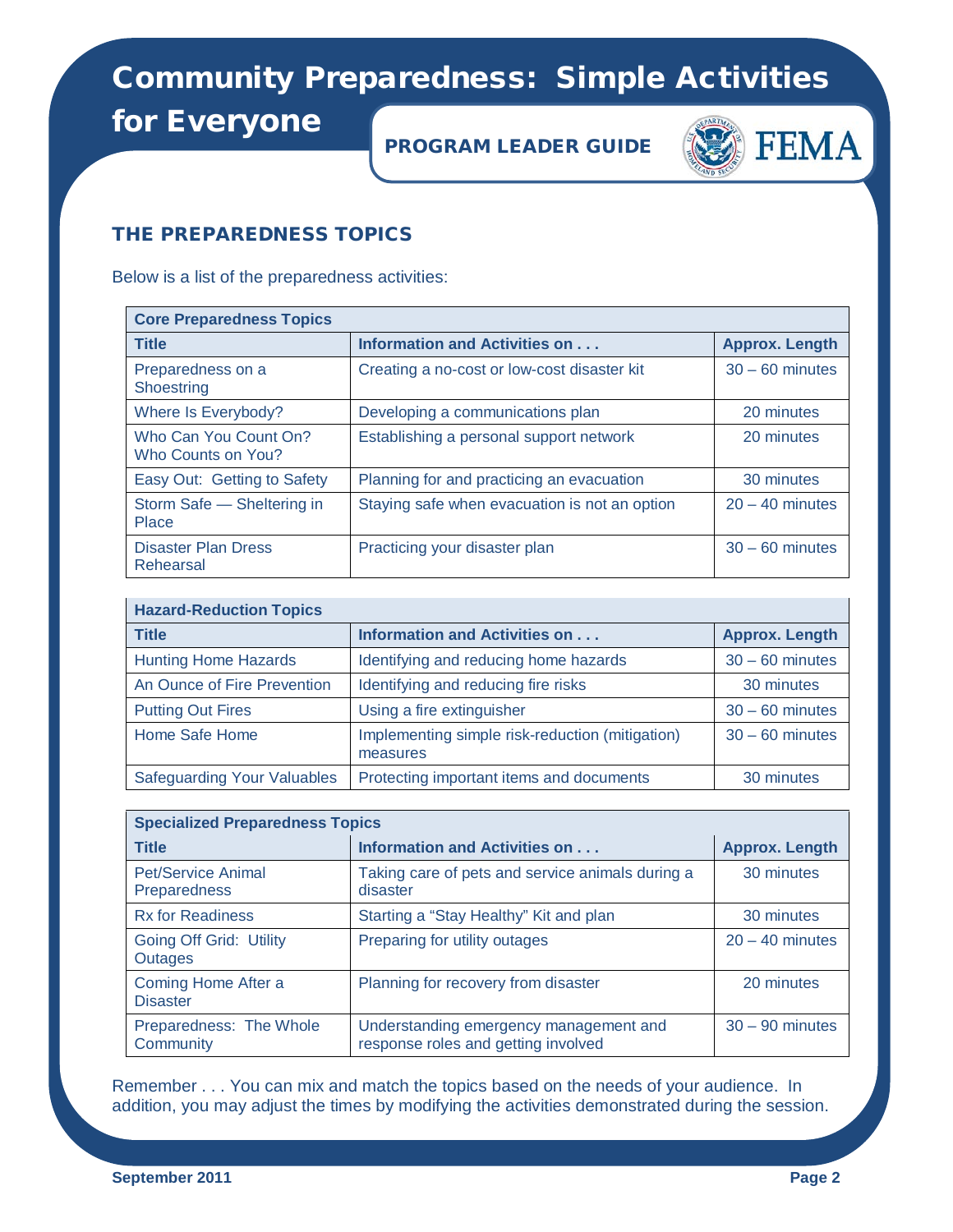for Everyone

PROGRAM LEADER GUIDE



#### HOW TO USE THE MATERIALS

Each topic includes a facilitator guide and participant materials.



#### **PREPAREDNESS ON A SHOESTRING**

**FAMILY DISASTER KIT: W** FEMA **HANDOUT** 

#### **ACTIVITY: DISASTER KIT SCAVENGER HUNT**

You may need to survive on your own after an emergency for at least 3 days. Local officials and responders will be on the scene after a disaster, but they cannot reach everyone immediately. Creating a family disaster preparedness kit does not have to be costly—many of the items for your family's kit may be found around your home.

You can make a game of getting prepared by organizing a family scavenger hunt. Begin by<br>finding a container to store the items (e.g., large bucket, pillowcase, backpack, plastic container, etc.).

□ Water-at least 1 gallon per person per day for at least 3 days, for drinking and sanitation

#### **Handouts**

**Following the facilitator guide are handouts for the participants to use during the session or as "take away" materials.**

The program design has limited the number of pages and the need for presentation equipment such as computers and projectors.

**September 2011 Page 3**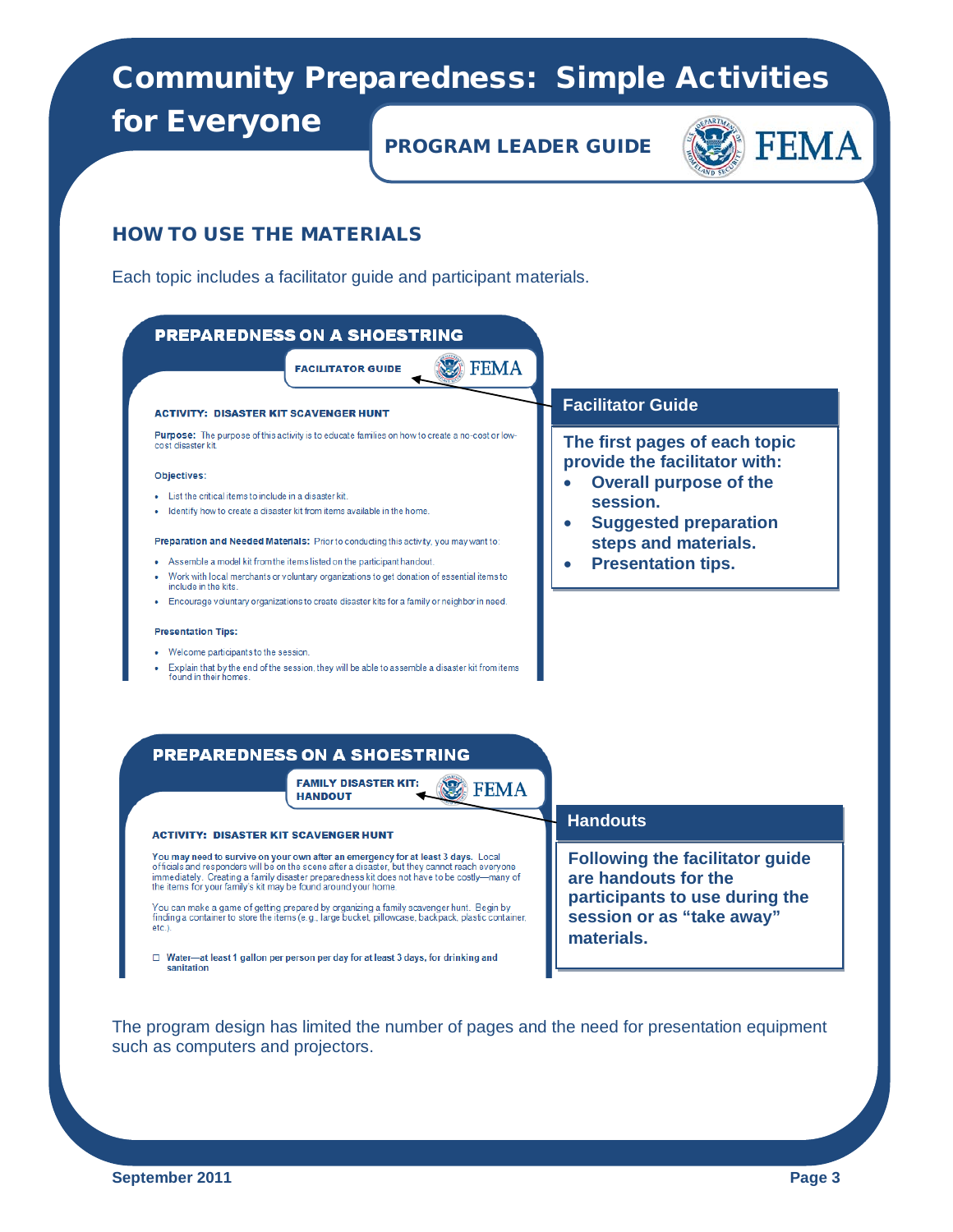for Everyone

PROGRAM LEADER GUIDE



### PLANNING YOUR PROGRAM

To plan your preparedness program, you may want to complete the following steps:



Below are suggestions for completing each step.

### **Step 1: Identify Your Target Audience**

Think about who would benefit from this program. Make a list of the potential members of your target audience.

### **Step 2: Determine Interests and Needs**

Now that you have identified the members of your target audience, ask yourself:

- What will motivate these individuals to attend preparedness session(s)?
- What do you think participants will hope to gain or learn?
- Which topics are of most interest to them?
- How much time will individuals want to spend at a session? How likely are they to return if you offered multiple sessions?
- What day, time, and location will be best?
- What is the ideal mix of people to help foster networking and sustainability after the session?

Use the answers to these questions to select the topics to be included in your program and determine how to schedule your session(s).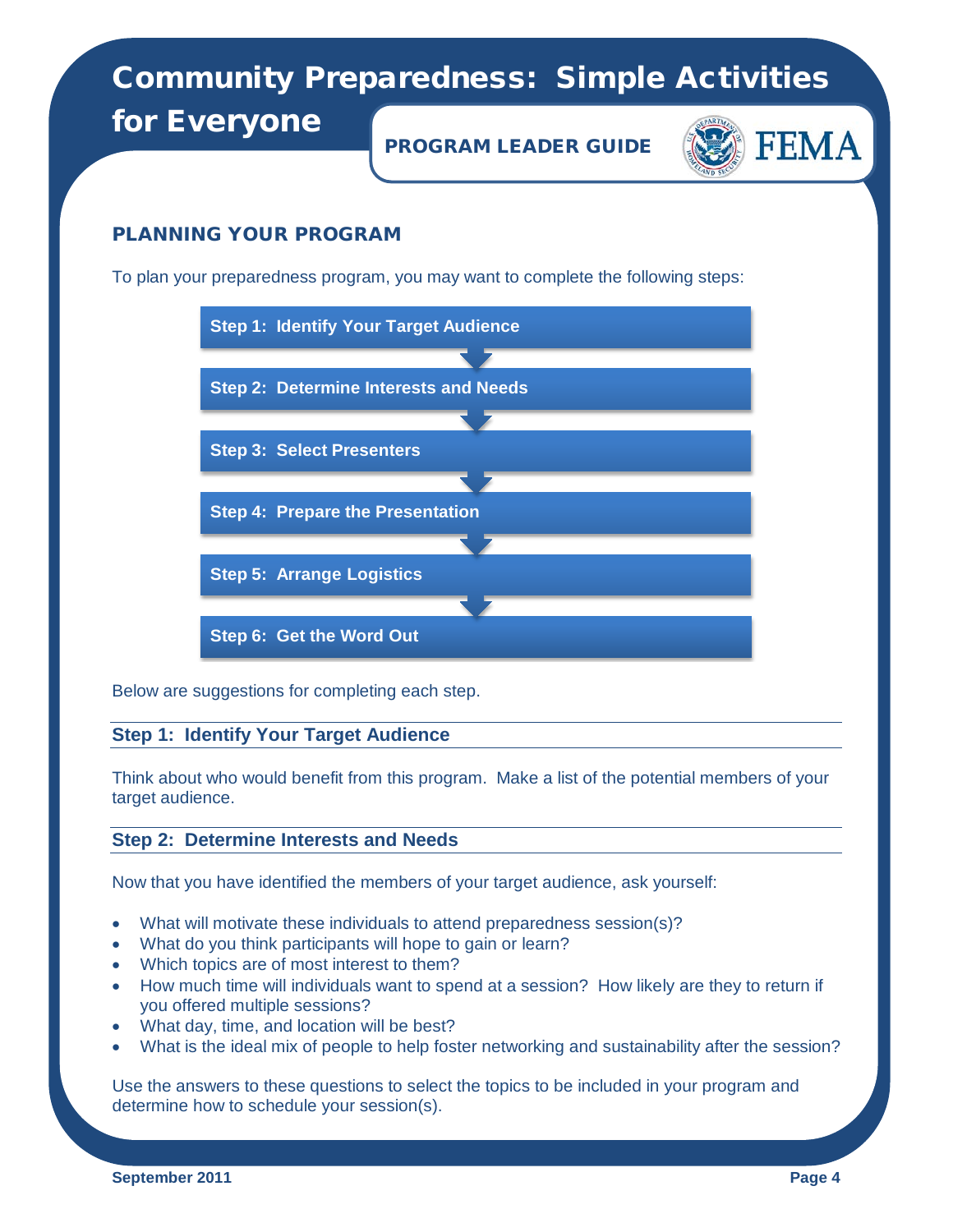for Everyone

PROGRAM LEADER GUIDE



### PLANNING YOUR PROGRAM (CONTINUED)

**Step 3: Select Presenters**

**A facilitator with effective communications skills should be able to conduct most of the sessions.**

However, it is recommended that individuals with the following expertise present the two sessions below.

| <b>Title</b>                      | <b>Recommended Presenter</b>          |  |  |
|-----------------------------------|---------------------------------------|--|--|
| <b>Putting Out Fires</b>          | <b>Fire Service Personnel</b>         |  |  |
| Preparedness: The Whole Community | <b>Emergency Management Personnel</b> |  |  |

**Optional:** You may want to consult or involve the following additional individuals in the following sessions:

| <b>Title</b>                                | <b>Optional Individuals To Involve</b>                                                     |
|---------------------------------------------|--------------------------------------------------------------------------------------------|
| Preparedness on a Shoestring                | <b>Emergency Management Personnel</b>                                                      |
| Where Is Everybody?                         | <b>Emergency Management Personnel</b>                                                      |
| Who Can You Count On? Who Counts<br>on You? | <b>Representatives From Functional Needs</b><br>Community                                  |
| Easy Out: Getting to Safety                 | <b>Emergency Management Personnel</b>                                                      |
| Storm Safe - Sheltering in Place            | <b>Emergency Management Personnel</b>                                                      |
| Disaster Plan Dress Rehearsal               | <b>Emergency Management Personnel</b>                                                      |
| <b>Hunting Home Hazards</b>                 | <b>Fire Service Personnel</b>                                                              |
| An Ounce of Fire Prevention                 | <b>Fire Service Personnel</b>                                                              |
| Home Safe Home                              | <b>Construction Expert or Structural</b><br><b>Engineer/Mitigation Specialist</b>          |
| <b>Pet/Service Animal Preparedness</b>      | Local Animal Shelter Personnel/Veterinarian                                                |
| <b>Rx for Readiness</b>                     | Local Medical or Public Health Personnel                                                   |
| Going Off Grid: Utility Outages             | <b>Local Public Works Personnel/Utility Company</b><br>Representative                      |
| Coming Home After a Disaster                | <b>Construction Expert or Structural</b><br><b>Engineer/Emergency Management Personnel</b> |

In addition, local nongovernmental groups, such as the American Red Cross or Community Emergency Response Team (CERT) members are invaluable resources to help with presentations or prepare you to conduct the sessions.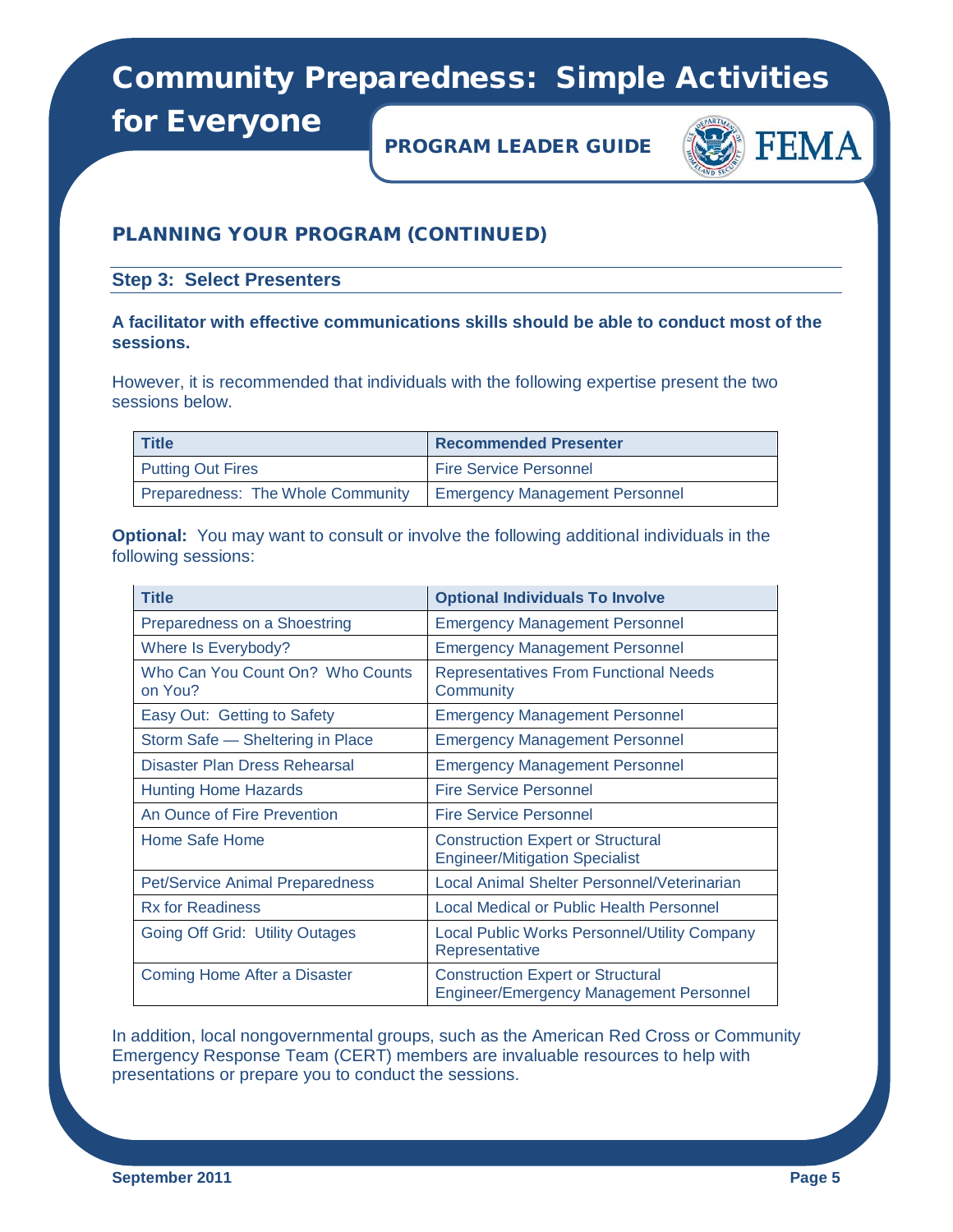for Everyone

PROGRAM LEADER GUIDE



### PLANNING YOUR PROGRAM (CONTINUED)

#### **Step 4: Prepare the Presentation**

The facilitator's preparation and conduct of the session are keys to the effectiveness of this program. Presenters should do the following:

- Read the materials thoroughly.
- Complete all activities and be prepared to answer the questions that the participants will likely ask while completing the activities.
- Draft your own notes in the margins of the materials.
- Add personal experiences to help explain the important points.
- Tailor the material with information on local hazards, local alerts and warnings, and local community response resources and protocols. Also, you may want to emphasize different information (e.g., apartment evacuation vs. single homes) to meet your audience's needs.
- Rehearse with a small group and ask for suggestions for enhancing the delivery.
- Remember to use the following effective facilitation techniques:

#### **Facilitation Techniques**

- **Make yourself part of the group.** Do not separate yourself physically from the group by standing behind a podium or a table. Feel free to move around the room while you are speaking.
- $\checkmark$  Do not read or lecture to the group. Think back to the last class that you attended. If the instructor lectured incessantly, chances are that you tuned out and did not learn much. This package is a guide, not your script. Flexibility is the key to success. You may modify discussion questions to meet the needs of the group. If you do not like or do not understand a question, change it.
- $\checkmark$  Don't answer questions if you are not sure of the answers. If a participant asks you a question to which you do not know the answer:
	- Tell the participant that you do not know the answer.
	- Explain that you will find the answer and get back to the participant.
- **Check for understanding.** Sticking to the agenda is important, but do not move to the next activity before ensuring that the group understands what has already been discussed. You can check understanding by asking for volunteers to summarize concepts and fill in gaps during your transitions.
- **Watch for both verbal and nonverbal responses and clues.** Use your observations to keep the session running smoothly.

Additional presentation do's and don'ts are listed on the next page.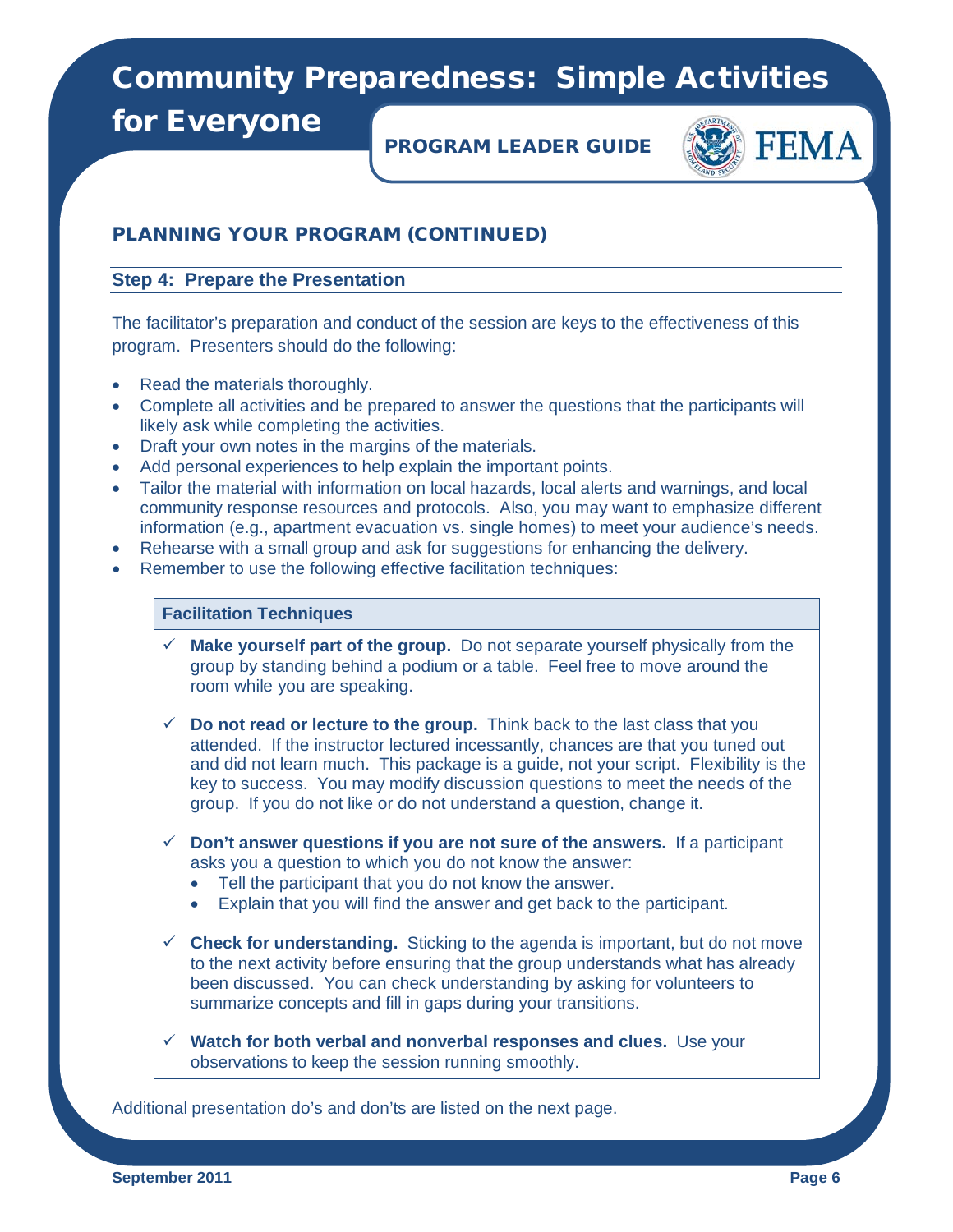for Everyone

PROGRAM LEADER GUIDE



### PLANNING YOUR PROGRAM (CONTINUED)

### **Step 4: Prepare the Presentation (Continued)**

| Do's                                                                                                                                                                                                                                                                                    | <b>Don'ts</b>                                                                                                                                                                                  |  |  |
|-----------------------------------------------------------------------------------------------------------------------------------------------------------------------------------------------------------------------------------------------------------------------------------------|------------------------------------------------------------------------------------------------------------------------------------------------------------------------------------------------|--|--|
| <b>Eye Contact</b>                                                                                                                                                                                                                                                                      | <b>Eye Contact</b>                                                                                                                                                                             |  |  |
| Look at people's eyes.<br>$\bullet$<br>Continually scan the group with your eyes.<br>$\bullet$<br>Look at the whole group.<br>$\bullet$                                                                                                                                                 | Avoid eye contact.<br>Scan the group too rapidly or infrequently.                                                                                                                              |  |  |
| <b>Body Movement</b>                                                                                                                                                                                                                                                                    | <b>Body Movement</b>                                                                                                                                                                           |  |  |
| Position your body so you face the majority<br>$\bullet$<br>of the people.<br>Vary your position in the room.<br>Stand with good posture.<br>Walk toward people when they speak.                                                                                                        | Talk to your notes, easel, or board.<br>Turn your back to part of the group.<br>Stand in fixed positions.<br>$\bullet$<br>Slouch.<br>Distance yourself from people.                            |  |  |
| <b>Gestures</b>                                                                                                                                                                                                                                                                         | <b>Gestures</b>                                                                                                                                                                                |  |  |
| Use natural and spontaneous gestures.<br>Smile and be animated.                                                                                                                                                                                                                         | Engage in distracting behavior such as looking at<br>your watch, or jingling change.                                                                                                           |  |  |
| <b>Voice/Speech</b>                                                                                                                                                                                                                                                                     | <b>Voice/Speech</b>                                                                                                                                                                            |  |  |
| Speak loud enough to be heard.<br>$\bullet$<br>Vary the pace of your presentation.<br>$\bullet$<br>Slow down for important points.<br>$\bullet$<br>Use the pause.<br>$\bullet$                                                                                                          | Mumble.<br>$\bullet$<br>Use "fillers" such as "like" or "um."<br>$\bullet$<br>Speak with a monotone voice.<br>$\bullet$<br>Be afraid of pauses.                                                |  |  |
| <b>Ask Questions</b>                                                                                                                                                                                                                                                                    | <b>Ask Questions</b>                                                                                                                                                                           |  |  |
| Ask clear, concise questions.<br>$\bullet$<br>Focus each question on a single issue.<br>$\bullet$<br>Make sure the participants can answer your<br>$\bullet$<br>questions.                                                                                                              | Ask questions that require two distinct answers.<br>Answer your own question! Rephrase your<br>question if you don't get an answer.                                                            |  |  |
| Listening                                                                                                                                                                                                                                                                               | Listening                                                                                                                                                                                      |  |  |
| Keep an open mind.<br>$\bullet$<br>Maintain eye contact and show interest.<br>$\bullet$<br>Consider the speaker's nonverbal<br>$\bullet$<br>behaviors and tone of voice.<br>Ask for clarification.<br>$\bullet$<br>Paraphrase the meaning and feelings being<br>$\bullet$<br>expressed. | Be judgmental.<br>$\bullet$<br>Interrupt the speaker.<br>$\bullet$<br>Begin formulating a rebuttal.<br>$\bullet$<br>Distort the message based on your own beliefs<br>$\bullet$<br>or thoughts. |  |  |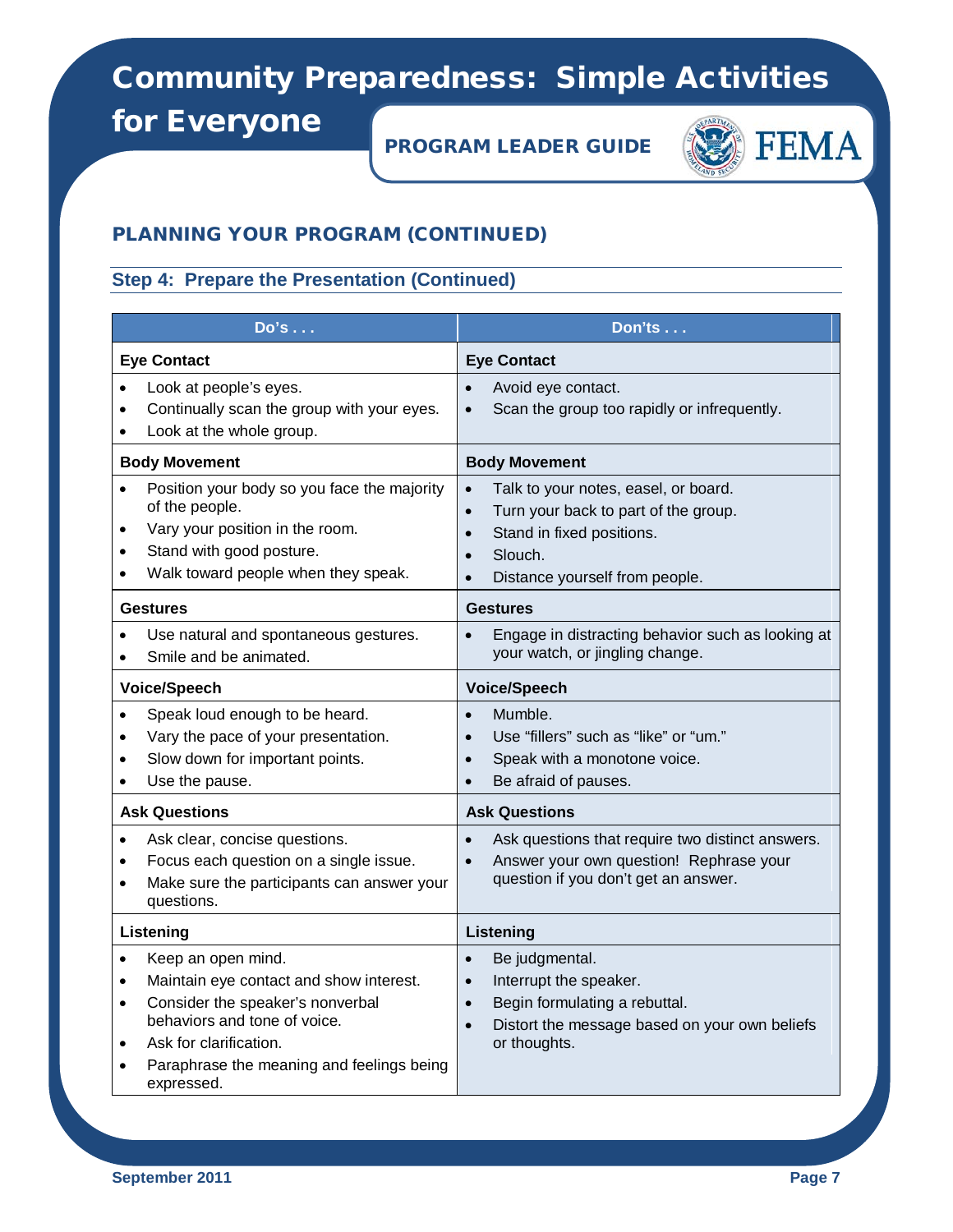for Everyone

PROGRAM LEADER GUIDE



### PLANNING YOUR PROGRAM (CONTINUED)

### **Step 5: Arrange Logistics**

Use the checklist below to organize and take care of all logistics.

|           | <b>Notifications</b>                                                                                          |            |           |  |
|-----------|---------------------------------------------------------------------------------------------------------------|------------|-----------|--|
| $\bullet$ | Have all participants and presenters been notified of the time and location?                                  | $\Box$ Yes | $\Box$ No |  |
| $\bullet$ | Has any needed transportation been arranged?                                                                  | $\Box$ Yes | $\Box$ No |  |
|           | <b>Condition of Room</b>                                                                                      |            |           |  |
| $\bullet$ | Is the training room clean?                                                                                   | $\Box$ Yes | $\Box$ No |  |
| $\bullet$ | Does the room accommodate individuals with disabilities?                                                      | $\Box$ Yes | $\Box$ No |  |
| $\bullet$ | Is seating capacity adequate?                                                                                 | $\Box$ Yes | $\Box$ No |  |
| $\bullet$ | Is seating arrangement (round tables, conference tables) satisfactory?                                        | $\Box$ Yes | $\Box$ No |  |
|           | <b>Safety</b>                                                                                                 |            |           |  |
| $\bullet$ | Are there adequate exits from the room?                                                                       | $\Box$ Yes | $\Box$ No |  |
| $\bullet$ | Are exits clearly marked?                                                                                     | $\Box$ Yes | $\Box$ No |  |
| $\bullet$ | Do any hazards exist (e.g., loose wires/cables, narrow aisles, loose carpet,<br>sharp edges on tables, etc.)? | $\Box$ Yes | $\Box$ No |  |
|           | <b>Supplies, Materials, and Refreshments</b>                                                                  |            |           |  |
| $\bullet$ | Do you have all needed supporting materials?                                                                  | $\Box$ Yes | $\Box$ No |  |
| $\bullet$ | Are there sufficient copies of all handout materials?                                                         | $\Box$ Yes | $\Box$ No |  |
| $\bullet$ | Are there pens and paper for the participants to take notes?                                                  | $\Box$ Yes | $\Box$ No |  |
| $\bullet$ | Are there badges or name tents for the participants?                                                          | $\Box$ Yes | $\Box$ No |  |
| $\bullet$ | Do you have feedback questionnaires for the participants?                                                     | $\Box$ Yes | $\Box$ No |  |
|           | Do you plan to serve refreshments?                                                                            | $\Box$ Yes | $\Box$ No |  |

Forming partnerships with other organizations or getting sponsorship from the business community can help defray some of the expenses for supplies, materials, and refreshments.

Faith-based organizations, libraries, civic associations, schools, or government office buildings may have space for hosting the sessions.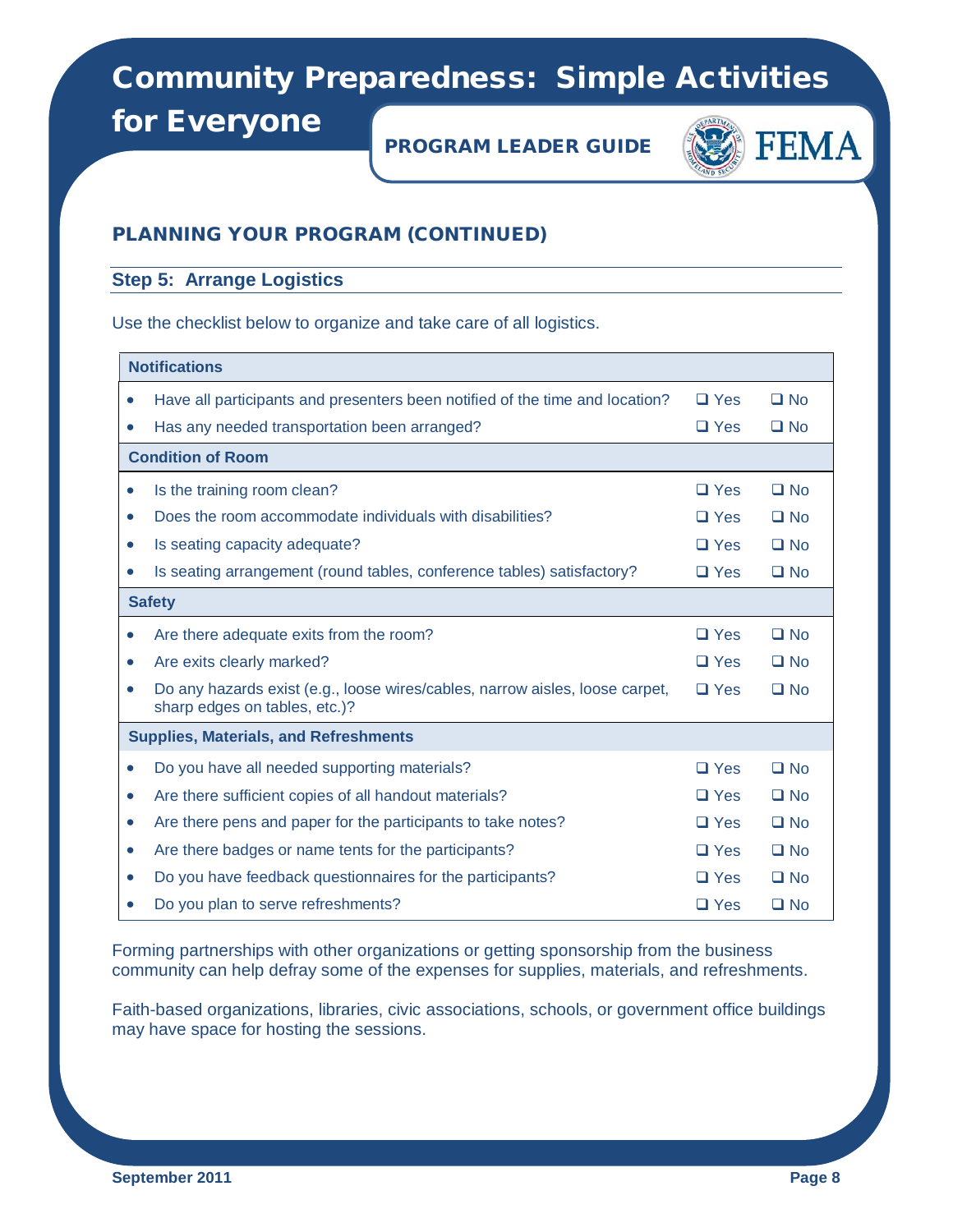for Everyone

PROGRAM LEADER GUIDE



### PLANNING YOUR PROGRAM (CONTINUED)

#### **Step 6: Get the Word Out**

You may need to let your target audience know about the preparedness program. Below are suggestions for getting the word out:

- Email messages to members
- Newsletter articles
- Web, social media, or blog postings
- Public service announcements
- Local cable television notices

Forming a partnership with local media outlets can be invaluable for promoting your program and recognizing contributions from presenters and others.

Taking photographs of preparedness sessions may be useful for promoting future sessions. Remember, you should get releases from individuals before publishing the photographs.

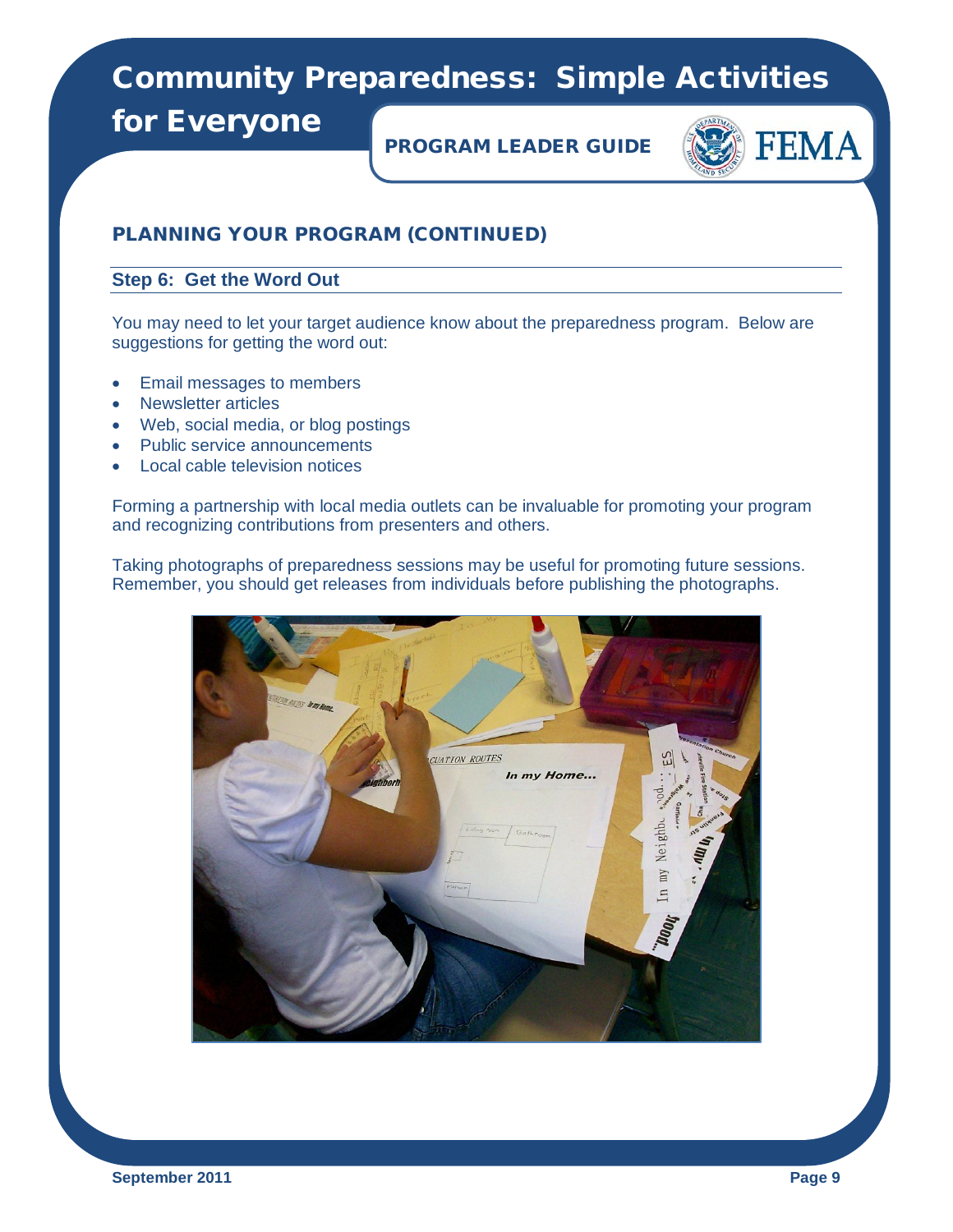for Everyone

PROGRAM LEADER GUIDE



### GETTING FEEDBACK

At the end of your session, you may want to get feedback from your participants. Below are sample questions that you can ask:

#### **Sample Feedback Questions**

- What was the most effective portion of the presentation?
- How could we improve this presentation?
- Following this presentation, what preparedness actions do you plan to take?
- What additional preparedness information would be helpful?

### ACKNOWLEDGING ACCOMPLISHMENTS

Following your session, you may want to take the following actions:

- **Thank-You Notes:** Make sure to send thank-you notes to individuals and organizations who helped with presentations or provided sponsorship.
- **Follow-Up:** Contact participants to see if they are implementing preparedness actions.
- **Certificates:** Present certificates to participants who complete the entire program.
- **Articles or Postings:** Feature preparedness accomplishments in articles or web postings to reinforce actions and encourage others.